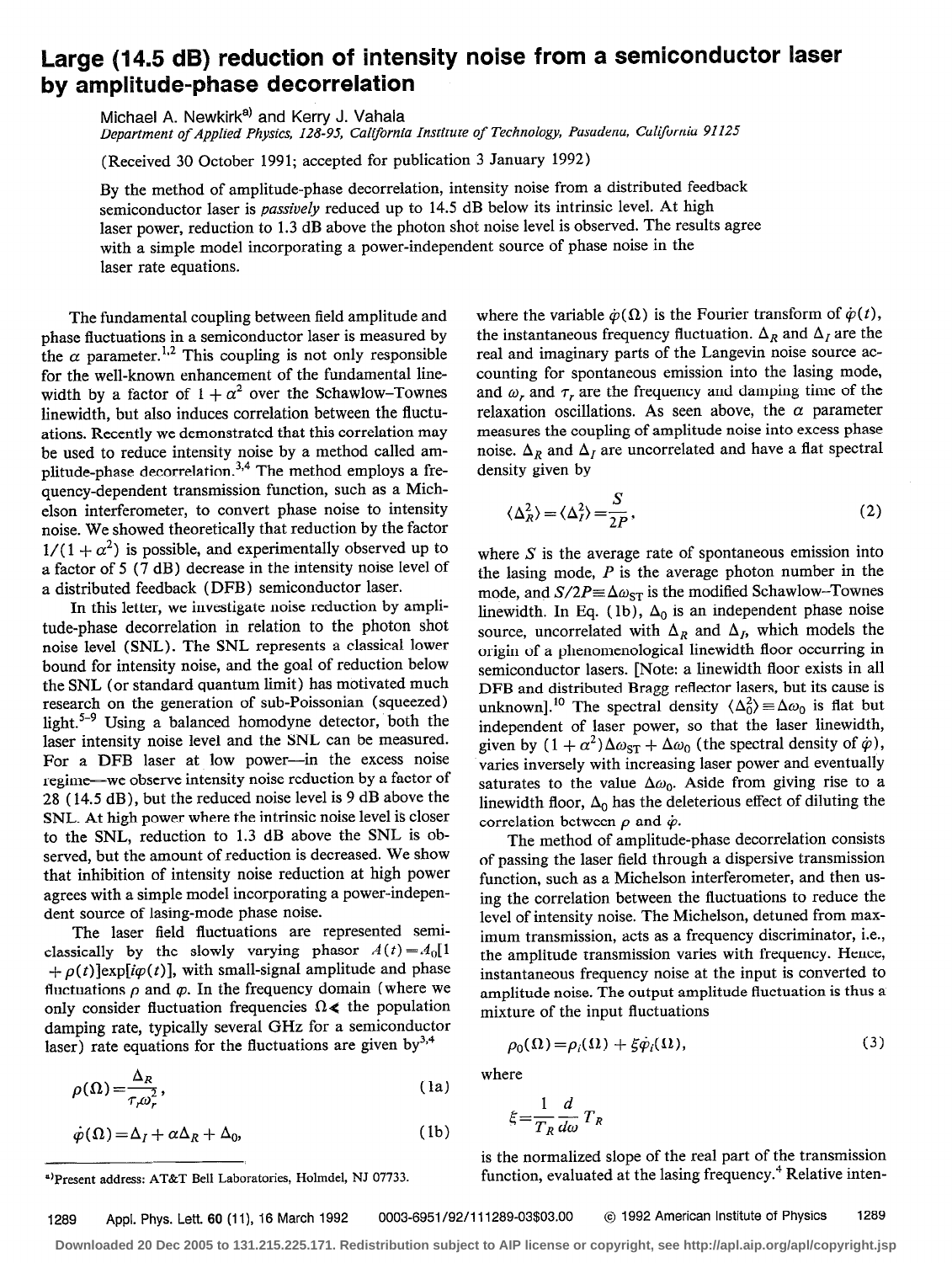

FIG. 1. Schematic diagram of the experimental setup including a Michelson interferometer and balanced homodyne detector.

sity noise after the Michelson, proportional to the spectral density of  $\rho_0$ , is given by

$$
RIN_0 \propto \langle \rho_0^2 \rangle = \langle \rho_i^2 \rangle + \xi^2 \langle \dot{\varphi}_i^2 \rangle + 2\xi \langle \rho_i \dot{\varphi}_i \rangle, \tag{4}
$$

which is governed by the slope  $\xi$ . Minimizing with respect to  $\xi$  gives the maximum reduction

$$
\frac{\text{RIN}_0}{\text{RIN}_i} = \frac{\langle \rho_0^2 \rangle}{\langle \rho_i^2 \rangle} = 1 - \frac{\langle \rho_i \dot{\varphi}_i \rangle^2}{\langle \rho_i^2 \rangle \langle \dot{\varphi}_i^2 \rangle},\tag{5}
$$

where the initial correlation  $\langle \rho, \dot{\rho}_i \rangle$  makes noise reduction possible. One can also show that for the field fluctuations after the Michelson,  $\langle \rho_0 \dot{\varphi}_0 \rangle = 0$ , hence the name amplitude-phase decorrelation. Using the above spectral densities for the noise sources, the maximum reduction can be expressed as

$$
\frac{\text{RIN}_0}{\text{RIN}_i} = \frac{1+\beta}{1+\alpha^2+\beta},\tag{6}
$$

where  $\beta \equiv \Delta \omega_0 / \Delta \omega_{ST}$  is the ratio of the spectral density of  $\Delta_0$  to the Schawlow-Townes linewidth. Hence, for an ideal laser with no linewidth floor, i.e.,  $\Delta\omega_0 = 0$ , a maximum reduction by  $1/(1 + \alpha^2)$ , independent of laser power, is possible. When  $\Delta\omega_0$  is nonzero, however, the reduction is power dependent because  $\beta$  increases linearly with laser power.

The experimental arrangement appears in Fig. 1. The output from a 1.3  $\mu$ m InGaAs/InGaAsP DFB laser is sent through a 60 dB optical isolator to a Michelson interferometer. The slope of the Michelson transmission function is controlled by adjusting the optical path difference of the two arms using a micrometer and then detuning from maximum transmission using a piezoelectric transducer. Path differences of a few mm provide optimum slopes near halfintensity transmission. After the Michelson, the light goes to a balanced homodyne detector (BHD), where it is divided by a half-wave plate and polarization-sensitive beam splitter. (The physical principles of balanced detection are discussed in Refs. 11 and 12.) Two matched InGaAs/InP  $p-i-n$  photodiodes (BT&D PDH0004) with 0.90 quantum efficiency are used with a bias tee and high-gain, low-noise

amplifier (Avantek ACT10-213-1). The amplified ac currents are combined in a broadband hybrid junction which may coherently add or subtract the two inputs. The combined noise photocurrents are sent to a microwave spectrum analyzer to measure noise power. Lock-in detection is also used to improve the sensitivity and filter thermal noise.

The optical powers in the two detector arms are balanced by rotating the half-wave plate. It is also important that the path lengths are equal, accomplished by current modulating the DFB at the measurement frequency, subtracting the photocurrents with the hybrid junction, and adjusting the detector differential path length until the modulation peak seen on the spectrum analyzer is minimized. By this approach, a common mode rejection of 60 dB could be obtained. Once the BHD is balanced, the laser's intensity noise level or the SNL is observed by switching between the summing and differencing output ports of the hybrid junction, respectively. The performance of the BHD was verified by inserting neutral density filters between the laser and detector and observing the correct variation of the measured SNL as a function of attenuation to within 0.1  $dB$ .<sup>7</sup>

Noise measurements were performed on the DFB laser for a range of bias currents from 15.5 ( 1.07 times threshold current) up to 40.0 mA. Figure 2 shows noise power in terms of RIN as a function of average laser power after the Michelson. For each bias current the shot noise level, intrinsic noise level, and maximally reduced noise level are shown. Noise power was measured in a 100 kHz bandwidth at 17.8 MHz, an arbitrary frequency in the flat region of the intensity noise spectrum; other measurement frequencies showed similar results. The Michelson was held at half-intensity transmission for each measurement, and the transmission slope was adjusted as discussed above. We see that at 15.5 mA bias  $(-12 \text{ dBm power})$ noise can be reduced by a factor of 28.6 (14.5 dB) below the intrinsic level. As the bias increases, the intrinsic noise level falls and the amount of reduction decreases as the reduced noise approaches the SNL. At 40.0 mA bias (3.7

1290 Appt. Phys. Lett., Vol. 60, No. 11, 16 March 1992

M. A. Newkirk and K. J. Vahala 1290

**Downloaded 20 Dec 2005 to 131.215.225.171. Redistribution subject to AIP license or copyright, see http://apl.aip.org/apl/copyright.jsp**